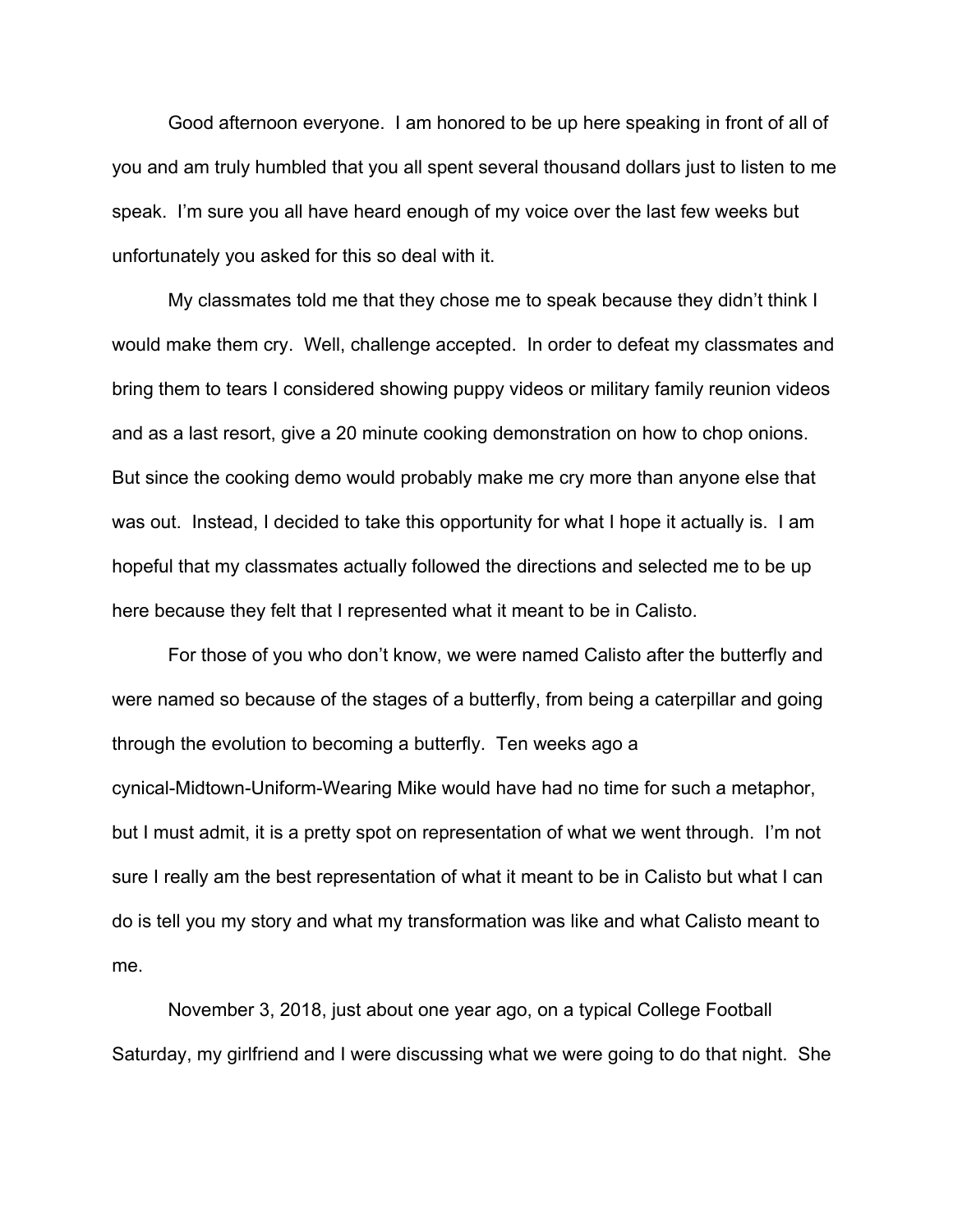told me that a couple of her friends were getting together at a bar to watch the games and she asked if I wanted to go. At the time, I said the worst possible thing…"Nah, I'm good, you go ahead, I'll just hang here and watch at home." Oh man was that a mistake. We got into a big fight about me never wanting to go out or be with people and that I was constantly unhappy and my constant sour mood was bringing her, and us, down. At the time, it was the wrong thing to say but looking back, it was the best fight we've gotten into.

I was working a sales job I didn't particularly like for a company I *really* didn't like. But, I was making good money and I was successful so I stuck with it. I wasn't happy but I was comfortable. So that night we yelled back and forth a bit until she finally told me that something had to change, that I couldn't keep bringing her down like this. That I wasn't the same person that she had started dating. So I threw on my jacket, popped in my headphones (with no music playing) and I walked along Bedford Ave from where I live by the Williamsburg Bridge, all the way to the top of Greenpoint. As I got to the apex of my walk, I called her and asked her to come meet me for a beer at The Brew Inn. Over a beer, and eventually a delicious burger, we talked about what I'll call my self-diagnosed depression and that I wanted to take steps to get myself back on track. I told her that I would begin to meditate and journal, in hopes of getting my feelings out and making sense of them. So that what I did. I bought a journal and wrote in it...once. But I did start to meditate and it did help me to make sense of my feelings and release some of my stress with work and my life. And I started to look for different jobs in related fields like marketing but nothing really excited me. So for Christmas she bought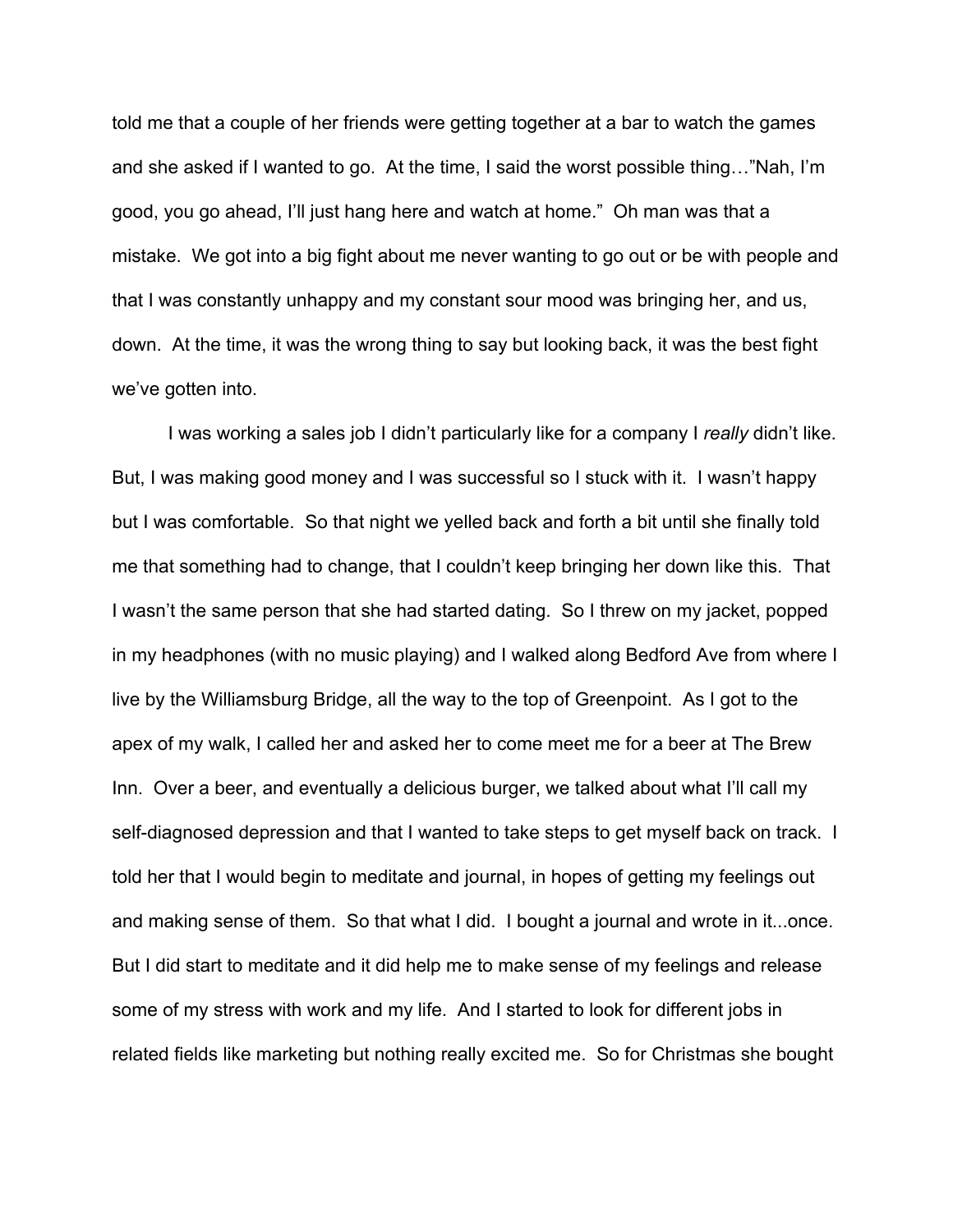me a book called "Designing Your Life", which I can only really describe as a self help book with activities that gets you thinking about your life and what will make you happy. I worked through this book in fits and starts while also combing job boards at companies that interested me. Throughout this, I started to think about my love of games and puzzles and problem solving and stumbled upon this field called UX. Unsure of what exactly it meant, I did research and some online modules and eventually found myself at a UX info session here at GA followed by a one day bootcamp, and finally after numerous conversations with my admissions producer, Eli, I enrolled in the immersive course here.

I share this with you because I know that it is similar to what many others have gone through to get here. Many of us had another career, and one we were successful in, before we got to a point where we either couldn't take it any more or wanted a new challenge and direction with our lives. The fact that we were able to make that change and take control of our lives again is something that should not be taken for granted. That is a huge deal and I hope that everyone here, student or not, recognizes and appreciates that.

In our cohort we constantly talked about having a growth mindset and there is no better representation of having that mindset than all of the people who are sitting here. From day 1, my classmates and instructors made me feel comfortable in my surroundings and comfortable being vulnerable. Everyone in my class brought a new perspective to my life and challenged me to view things differently and step out of my comfort zone. I am fortunate that I was surrounded by 16 individuals with different